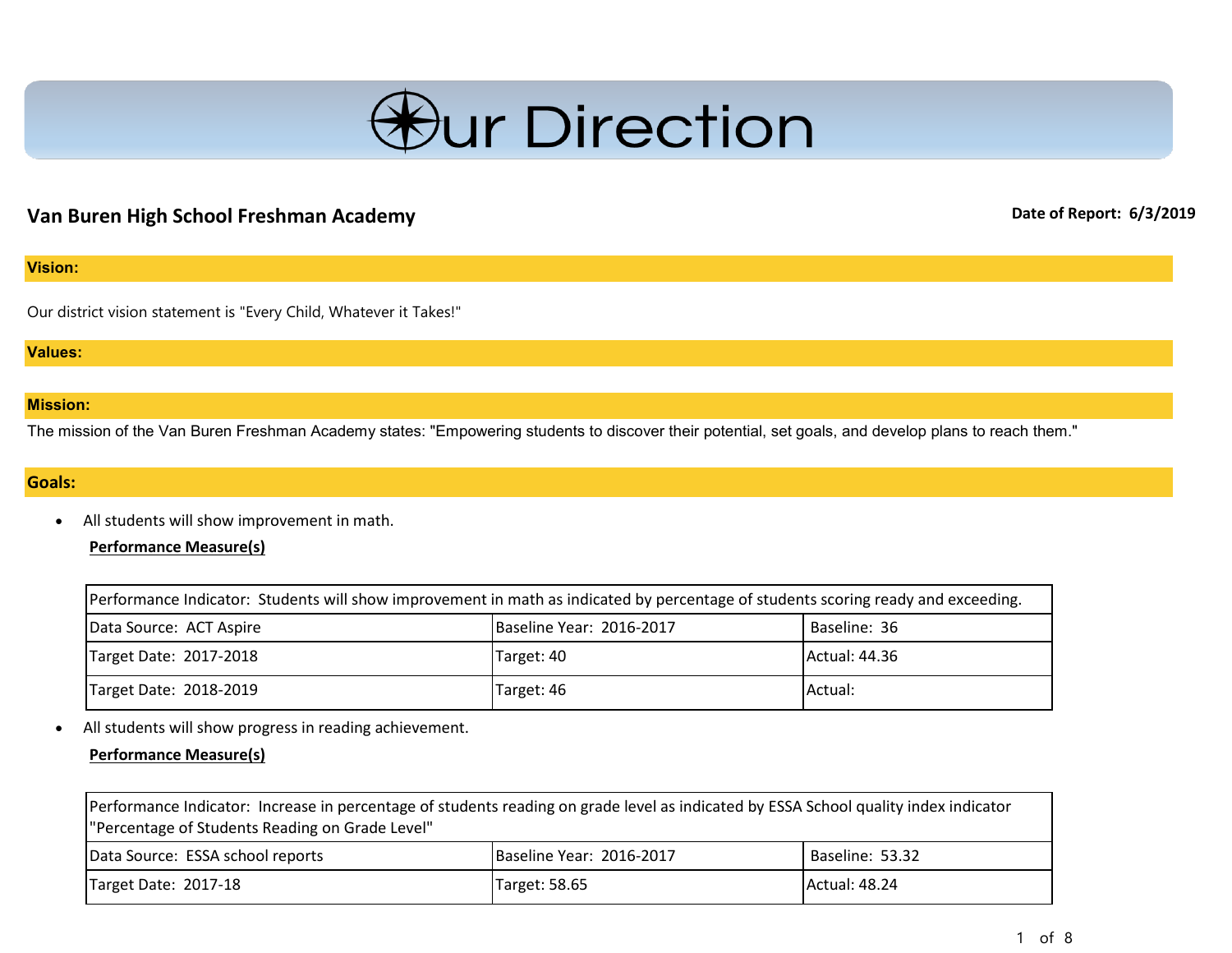| 2018-19<br>Target Date:<br>__ | Target: 58.65 | IActual: |
|-------------------------------|---------------|----------|
|                               |               |          |

| Performance Indicator: Increase student achievement in Literacy on the ACT Aspire. |                          |                 |
|------------------------------------------------------------------------------------|--------------------------|-----------------|
| Data Source: ADE School Report Card                                                | Baseline Year: 2017-2018 | Baseline: 55.75 |
| Target Date: 2018-2019                                                             | Target: 57               | <b>Actual:</b>  |

• Freshman Academy will show improved student attendance.

# **Performance Measure(s)**

| Performance Indicator: The Freshman Academy will show a decrease in chronic absences. |                        |                |
|---------------------------------------------------------------------------------------|------------------------|----------------|
| Data Source: ADE School Report Card                                                   | Baseline Year: 2017-18 | Baseline: 71.6 |
| Target Date: 2018-2019                                                                | Target: 73             | Actual:        |

| Performance Indicator: The Freshman Academy will show an improvement of 10% as indicated on the Student Engagement index on the<br><b>ESSA</b> school report. |                          |                |
|---------------------------------------------------------------------------------------------------------------------------------------------------------------|--------------------------|----------------|
| Data Source: ESSA reports for school quality indicators                                                                                                       | Baseline Year: 2016-2017 | Baseline: 61.8 |
| Target Date: 2017-18                                                                                                                                          | Target: 68               | Actual: 71.6   |
| Target Date: 2018-2019                                                                                                                                        | Target: 73               | Actual:        |

# **Data Review:**

**Needs Assessments, Accreditation Reports, Similar Feedback:**

### **2018-19 Needs Assessment**

The Van Buren Freshman Academy currently have 421 students enrolled. Our demographics are as follows: Caucasian=63.5%, Black/African American 2.6%, Asian 2.6%, American Indian 2.4%, Hawaiian/Pacific Islander= 0%, Hispanic/Latino=21.6%, Two or more races=7.3%. English Learners= 6.40%, Economically Disadvantaged= 56.64%, Special Education= 12.09%.

The Lead team has analyzed data from multiple sources and multiple demographic subpopulations. Some data sources are as follows: ESSA data, Student data (grades, attendance, discipline), ACT Aspire Interims and Summative, Scholastic Reading, Math Inventories, Phonics Inventories, IEP Conferences, 504 Conferences, Dyslexia Screenings. Based upon the data we have identified the following needs:

Reading Achievement- In our effort to raise reading achievement we use multiple screeners including the Aspire Interims. Our staff is undergoing professional development in the Science of Reading which covers many of our Literacy concerns. We will continue to monitor students through reading inventories and the ACT Aspire Interims. We identify incoming Freshman who are several levels below grade level and place them in a Critical Reading Class. We will continue to monitor and look for latest research and best practices that will affect reading skills for our students. The Freshman Academy has adopted Curiosity's Mission On Mars to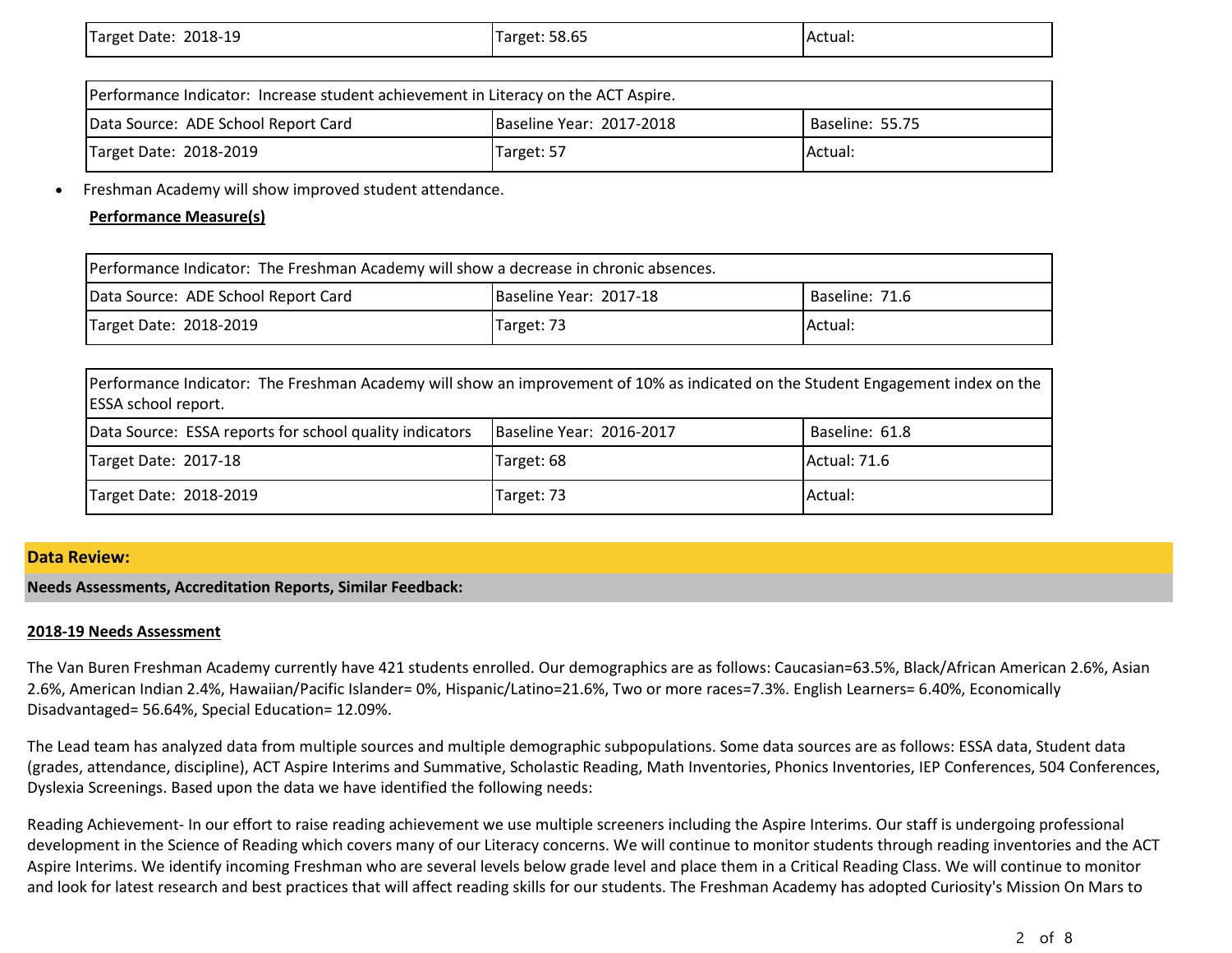read in all core classes. We have the chapters divided so teachers can keep discussions related to their content areas.

Critical Reading Implementation-

- Screen incoming Freshmen from ACT Aspire Scores
- Monitored by Reading Inventories and reading strategies
- Professional Development provided by Mrs. Bryant and Administration
- Phone calls and letters to parents of students who qualify explaining the process and procedures
- Evaluate data quarterly from reading assessments

Reading Achievement throughout the building Implementation-

- Reading inventories given in English classes
- Monitored by English teachers and administration
- Professional Development by English teacher and administration
- Send home inventory data to parents quarterly
- Evaluate data from the quarterly assessments

Math Achievement- In our effort to raise math achievement we also use multiple screeners including the Aspire Interims. We use Scholastic Math Inventories to identify students individual concept concerns. We have students enrolled in Algebra I who did not take it in the 8th grade. Students who took Algebra I are enrolled in Geometry. Our interventions will differ for the two separate classes, however our interventions will include tutoring before, during, and/or after school. Periodic assessments using Scholastic Inventories and analyzing data from common assessments.

Math Implementation-

• Monitored by

Student Attendance- Van Buren School District has provided us with a person who can assist schools with attendance issues. This person has been an early interventionist as well as someone who visits families in need of help. We have several teachers and administration in our building who make encouraging phone calls to students/families when they have missed 2-3 days in a semester. This has been a very effective tool thus far. We have Attendance Recovery in Saturday school for students approaching or reaching the 10 day threshold. We also work with our juvenile services and get their involvement when the situation warrants their assistance.

### Attendance Implementation-

- Proactive calls being made by office personnel, administrators, and attendance committee members and utilizing district attendance resource personnel
- How monitored- Keep a log of phone calls made including contact information, date, made, who you talked with, results of conversation
- PD- Professional development by administration
- Letters and phone calls to parents
- Evaluate data from phone calls crossed-referenced with attendance data

### 2017-18 Needs Assessment

Van Buren Freshman Academy (VBFA) is a stand alone campus that serves all of the 9th grade students in the Van Buren School District. As of April 23, 2018, we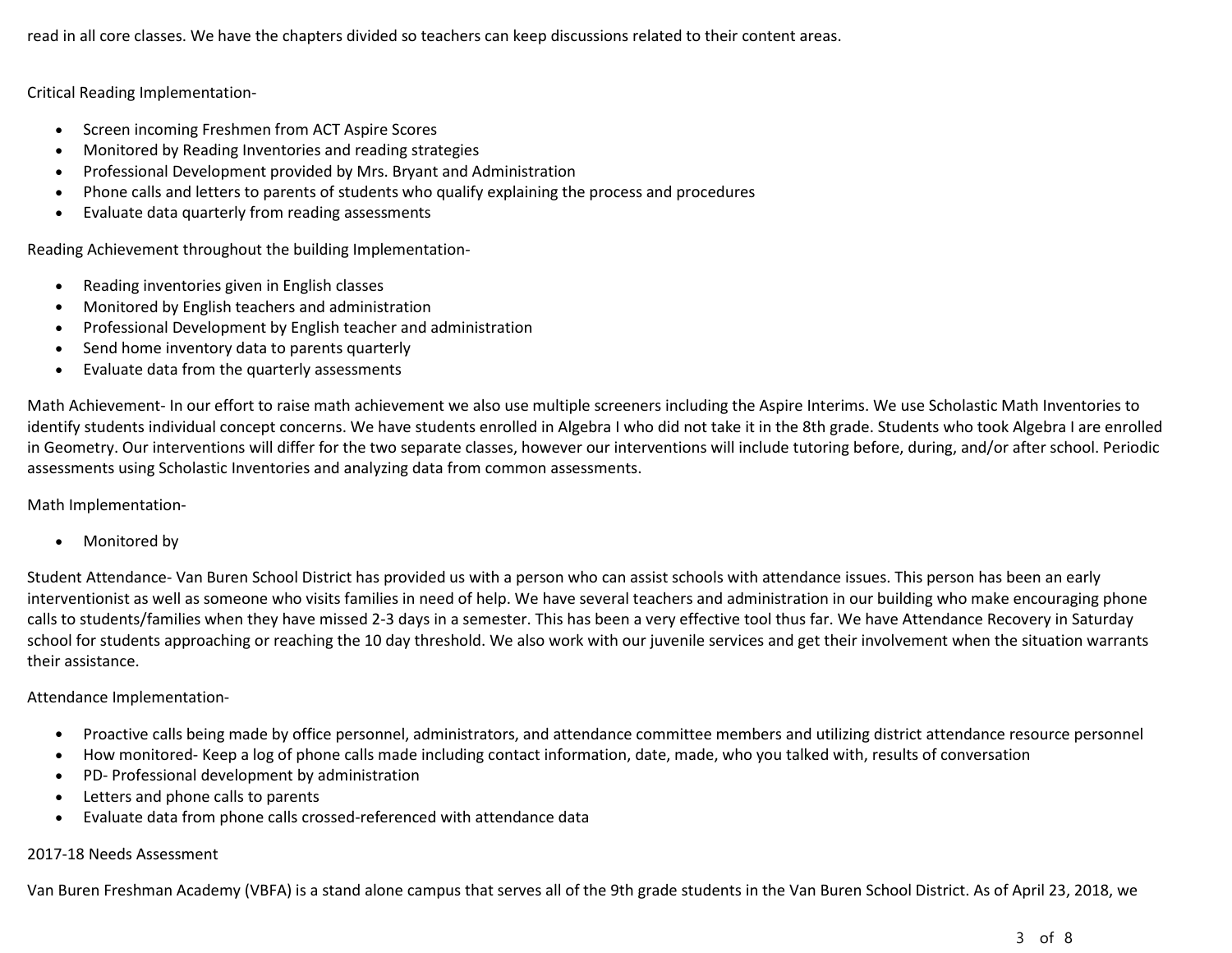serve 400 students. The following is the demographic breakdown of current student enrollment: 63% Caucasian, 3% African American, 2.5% Asian, 2% Native American, 22.5% Hispanic, 7% Two or more races, 7% English Language Learners, and 56.3 % Free/Reduced Lunch. The leadership team of the Freshman Academy has analyzed data from multiple sources including ESSA data, GPA, ACT Aspire EHS summative scores, Scholastic Reading, Math and Phonics inventories, failure rates, discipline data, and attendance data. In addition, we have analyzed data from English language learners, Economically disadvantaged students as well as those served under a section 504 plan or an IEP. Based upon this data, we have identified the following needs:

1. Raising math achievement: We will continue to work with teachers on curriculum, including training in depth of knowledge (DOK) levels and application. We will continue to provide opportunities for skill development in deficit areas as identified on the Scholastic Math inventory, using adaptive technologies. We will monitor progress and develop a curriculum focused on mastery of teacher identified power standards during team planning days. We will evaluate progress using ACT Aspire interim and summative assessments as well as a universal math screener three times during the year. We will purchase updated technology, internet subscriptions for adaptive screening, curriculum and interventions and professional development for teachers to accomplish this goal.

4. Raising reading achievement: We administered a universal reading screener to all of our students in reading. After reviewing results, we determined that 63% of our students were not reading on grade level. In addition, the 2017 school ESSA reports showed that according to the ACT Aspire measure, only 53.32% of Academy freshmen scored at the ready or exceeding level as indicated on the *Reading at Grade Level* score. As a result, we are focusing on improving reading instruction. We are planning a critical reading course for the 2018-2019 school year. Students who are reading three or more grade levels will be placed in this class. We will be focusing on skill development and comprehension using books in students zone of development, phonics instruction and adaptive technologies. We will monitor progress using ACT Aspire interim assessments as well as three Scholastic reading inventory and phonics inventory assessments throughout the year. We will purchase materials, technology resources, adaptive universal screeners, internet subscriptions for curriculum and interventions, as well as provide for professional development for teachers in the area of reading.

5. Increasing student attendance rates: Upon review of the 2017 ESSA data, the Academy scored 61.8 percent in student engagement. The high school mean in this area was a 75.44, indicating that we are performing significantly below the norm. This was a school improvement goal for 2017-2018, and continues to be an area of concern for us. We will continue to identify students who are at risk for chronic absenteeism and work with district personnel to provide early intervention where needed.

#### **Student Outcome Data:**

#### **2018-19 Student Outcome Data-**

Literacy Plan-

Disciplinary Literacy will be implemented in all content areas including:

Word Study, Vocabulary; Marzano's Strategies, Fluency, Comprehension and Writing

English Teachers will focus on Word Recognition and Word Study

Professional Development will be provided yearly on the Science of Reading.

Guy Fenter Coop will provide specific training on Word Recognition and Word Study and Disciplinary Literacy.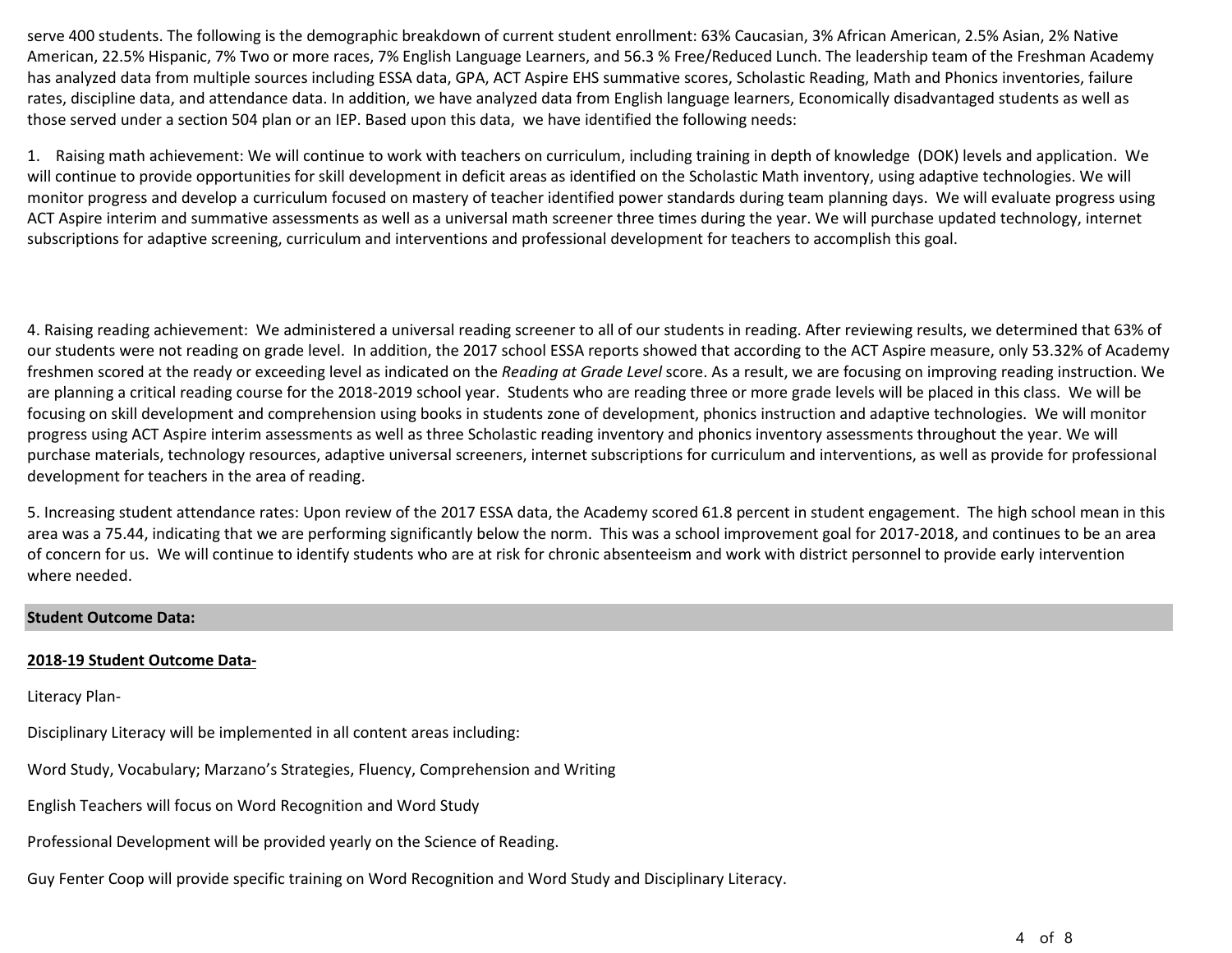Monitoring: principals will do classroom walkthroughs weekly to determine implementation of the literacy program. Parent Involvement: parents will be provided information at meetings and in digital formats on all the literacy components Evaluation: ACT Aspire, ACT Reading Scores and teacher created formative assessments will be used to evaluate the program.

#### **2018-19 Data-**

#### **Aspire Interim Data-**

Interim I Reading results were 31% meeting benchmark. Interim II results went up to 35% meeting benchmark.

Interim I Math results were 34% meeting benchmark and our Interim II data shows 40% meeting benchmark.

2018-19 Summative Data not available at this time.

#### **2017-18- ESSA Data-**

School Rating-74.35- (A)

Poverty Rate= 56.64%

Black/African American- School Index= 67.6- State Average= 56.71

Hispanic/Latino- School Index=71.41- State Average=65.7

White- School Index= 77.14- State Average=69.79

English Learners- School Index=68.37- State Average=61.65

Economically Disadvantaged- School Index=70.99- State Average=62.66

Special Education- School Index=55.95- State Average=50.71

#### **Scholastic Reading Inventory Data-**

Using our Scholastic Reading Inventory which gives us the reading Lexile Levels- we screened all of our incoming students in August in our English classes and the results were:

Advanced- 82 students=18%

Proficient- 148 students=33%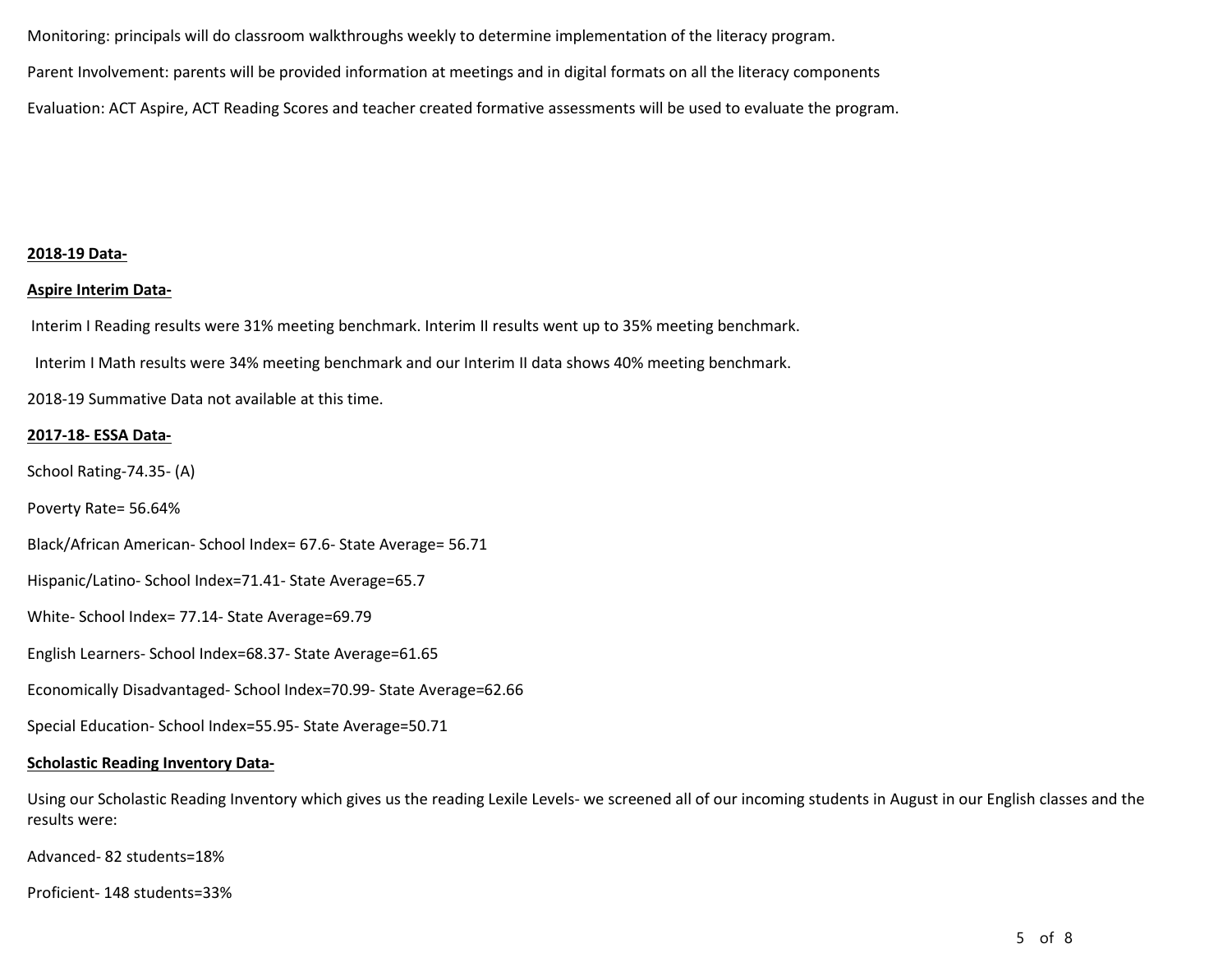Basic- 98 students=22%

Below Basic- 117=26%

When tested on January 11th we had over 204 students who have raised their Lexile Level. Among these students 99 students who were basic or below have raised their Lexile Level

We are also showing gains in the identified students who are in the Critical Reading class

#### **Scholastic Math Inventory Data-**

Using our Scholastic Math Inventory we screened incoming students in September and again in January.

September results:

Advanced- 8 students= 2%

Proficient- 69 students= 17%

Basic- 84 students= 20%

Below Basic-250 students= 61%

Growth- after our testing in January we have see the following results:

138 students have shown growth

Over 50 students have moved classifications

We will test in may

The lead team feels we should look into another Math Inventory besides Scholastic to help us focus more the specific skills the students need for Algebra I in particular. We are in the process of researching several providers.

#### **Perceptual Data-**

Perceptual data was gathered from the ADE's High Reliability School Survey. We sent this to Students, Parents, and Staff. Some of the results are as follows:

Value-

1=Strongly Disagree, 2= Disagree, 3= Neither Disagree or Agree, 4= Agree, 5= Strongly Agree

The fiscal, operational, and technological resources of the school are managed in a way that directly supports teachers- Mean= 3.86

Students, Parents, and community perceive the school environment as safe and orderly- Mean= 3.67

Students, Parents, and community have formal ways to provide input regarding the optimal functioning of the school- Mean= 3.04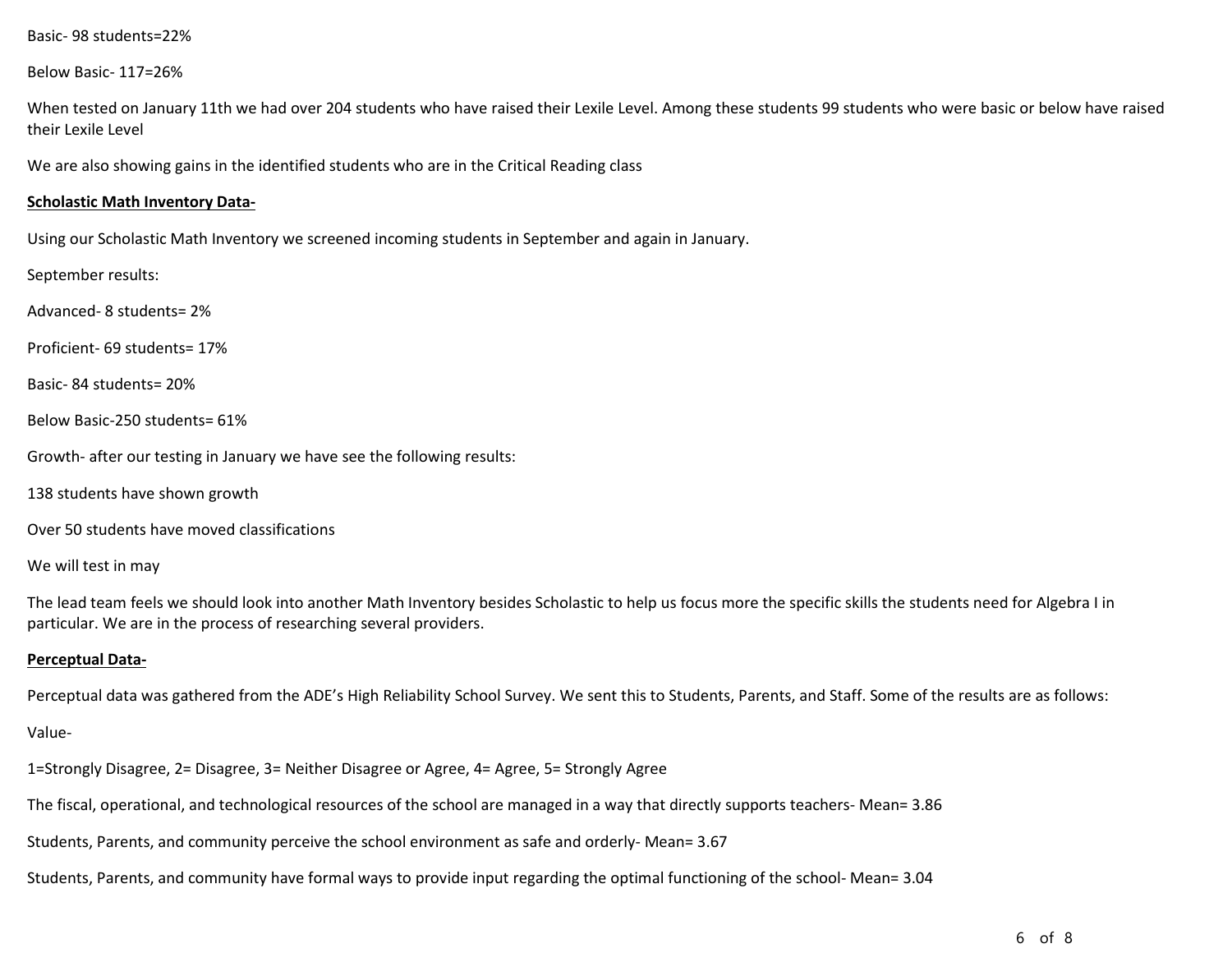The Freshman Academy has several committees that include: Administration, Staff, Parents, and Students. We send out a weekly Newsletter with teacher assignments, helpful information for students and parents, celebrations of student success. We use Twitter, Facebook, Peachjar, Marquee, and Robocalls to keep parents and community aware of important information.

Teacher SAI Data- Teacher perceptual data for Professional Development in Professional Learning Communities. The range is from Never to Always. The Freshman Academy Teachers were asked if they were **involved in the decision making process** for PD and Sometimes to Often were the greatest response range. **Positive Climate**- Often to Always. **Leaders provide teachers with resources to support individual and school goals-** Sometimes to often. **The PLC believes it is everyone's responsibility including district personnel, families, and community to improve student learning**-Sometimes to often.

# 2017 ESSA data:

- Public School Rating = B
- Overall ESSA Index score = 74.21
- Weighted Achievement score = 63.77
- Value Added Growth Score = 85.28
- School Quality and Student Success Score = 61.64 -

This includes a student engagement score of 61.8, reading on grade level scores of 53.32, Science achievement of 38.97 and science growth of 58.37, and on-time credit scores of 95.16.

# 2016-2017 ACT Aspire Summative Data:

- English 63% Ready and Exceeding
- Reading 51% Ready and Exceeding
- Writing 65% Ready and Exceeding
- Science 37% Ready and Exceeding
- Math 36% Ready and Exceeding

# Scholastic Reading Inventory as of September, 2017

- Below Basic 30%
- Basic 33%
- Proficient 27%
- Advanced 11%
- Lexile level = 972 which falls in the sixth grade range of 925-1120L

# Scholastic Math Inventory as of September, 2017

- Below Basic 50%
- Basic 30%
- Proficient 18%
- Advanced 3%
- Math Quantile level = 810 which falls in the fourth grade range of 715-950Q